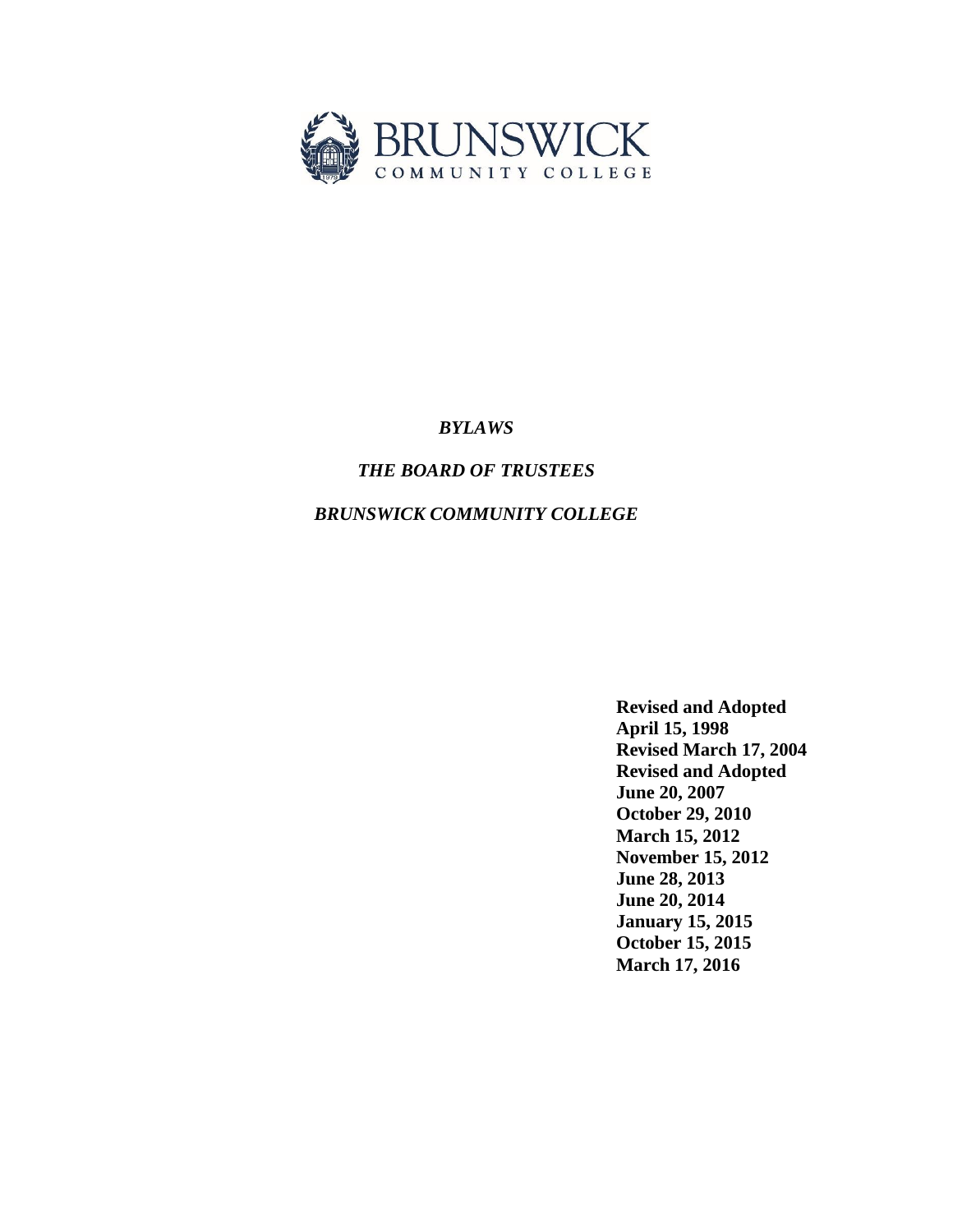### **INTRODUCTION**

Brunswick Community College is a tax-supported, public, nonprofit school under the control of the local Board of Trustees. The North Carolina General Assembly in June 1979 established it as Brunswick Technical Institute. The College is governed under provisions of the General Statutes of North Carolina, originally passed in 1963 by the General Assembly as Chapter 115A, but later amended in 1979 as Chapter 115D. Brunswick Community College is governed by the North Carolina Community College System, which is the principal administrative department of State government under the direction of the State Board of Community Colleges.

Since its beginning as Brunswick Technical Institute, the College has undergone two name changes. The General Assembly passed a bill on May 1, 1979 permitting technical institutes to change their names to technical colleges. Subsequently, on October 5, 1979, the Board of Trustees with the approval of the Brunswick County Board of Commissioners voted unanimously to change the name of the institution to Brunswick Technical College. Exactly eight years later, the General Assembly again gave local colleges the option of a name change, and on October 5, 1987 the Board of Trustees, with the approval of Brunswick County Board of Commissioners, approved the name change to Brunswick Community College.

### **Mission Statement Adopted by BCC Board of Trustees January 19, 2012**

**The mission of Brunswick Community College is to provide opportunities for individuals to be successful through accessible, high quality programs and services that meet the educational, cultural and workforce development needs of the community.**

# **Brunswick Community College Goals**

Goal 1: To educate, qualify, and prepare students to be successful in professional technical careers and/or transfer programs using traditional and/or distance learning.

Goal 2: To promote student access and success by providing quality academic and support services.

Goal 3: To provide quality workforce training and to promote economic development.

Goal 4: To prepare adult learners for college and career programs through foundational skills, English as a Second Language, high school equivalency, and developmental studies.

Goal 5: To provide opportunities for life-long learning, cultural enrichment, and global awareness.

Goal 6: To employ and support qualified, diverse faculty and staff that promote a studentcentered learning environment.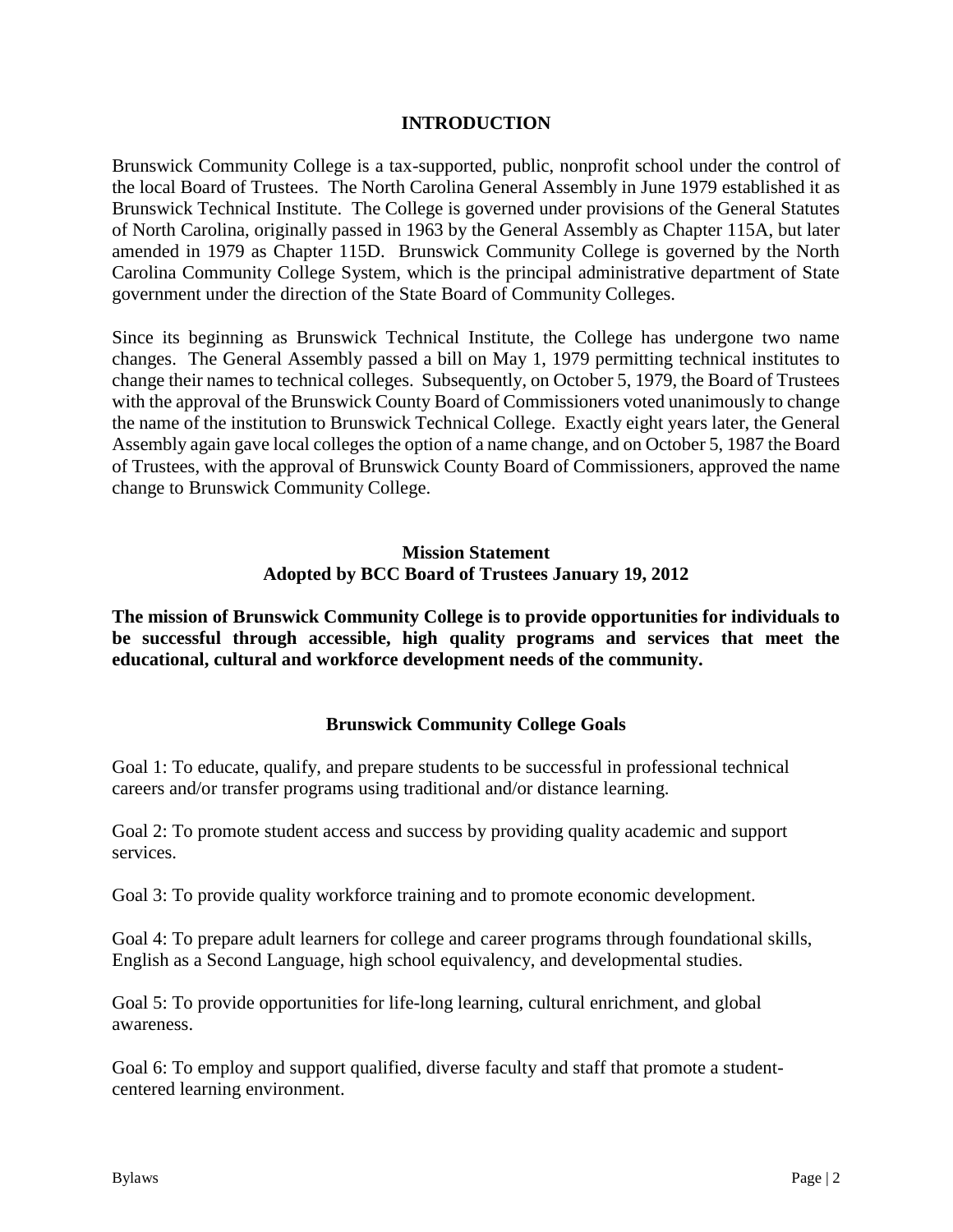Goal 7: To effectively manage and expand the College's fiscal resources.

Goal 8: To provide a safe, well-maintained learning environment and strong support for administrative and instructional technology and to encourage sustainability practices.

Goal 9: To foster a collegial atmosphere and open communication.

Goal 10: To continually collect and assess data to monitor and improve student learning and administrative performance.

# Core Values

**Excellence:** Fostering a culture of continual advancement through superior academics and quality service.

**Integrity:** Vigilantly upholding the highest standards of fair, ethical, and honest behavior.

**Example 2** Respect: Accepting and appreciating the worth and contributions of ourselves, others, and the College.

 $\diamond$  Opportunity: Helping our students, employees and community reach their potential by supporting success through education.

**Example 3** Community: Cultivating and nurturing a welcoming environment of trust and belonging through collaboration and partnerships.

# **Review of Mission and Goals**

The President shall annually review the mission and goals of the College to ensure they are current and report his/her findings to the Board. Based on this report, the Chairman of the Board of Trustees may appoint a committee to recommend changes in the mission and goals to the full Board.

# **ARTICLE I**

# RESPONSIBILITY AND MEMBERSHIP

- Section A. Jurisdiction and Responsibility
	- 1. The Board of Trustees is a corporate body established under the provisions of Chapter 115A of the General Statutes of North Carolina and subsequently amended by Chapter 115D in 1979. The Board possesses all of the powers of a corporate body for the purpose created by or that may exist under provisions of the law.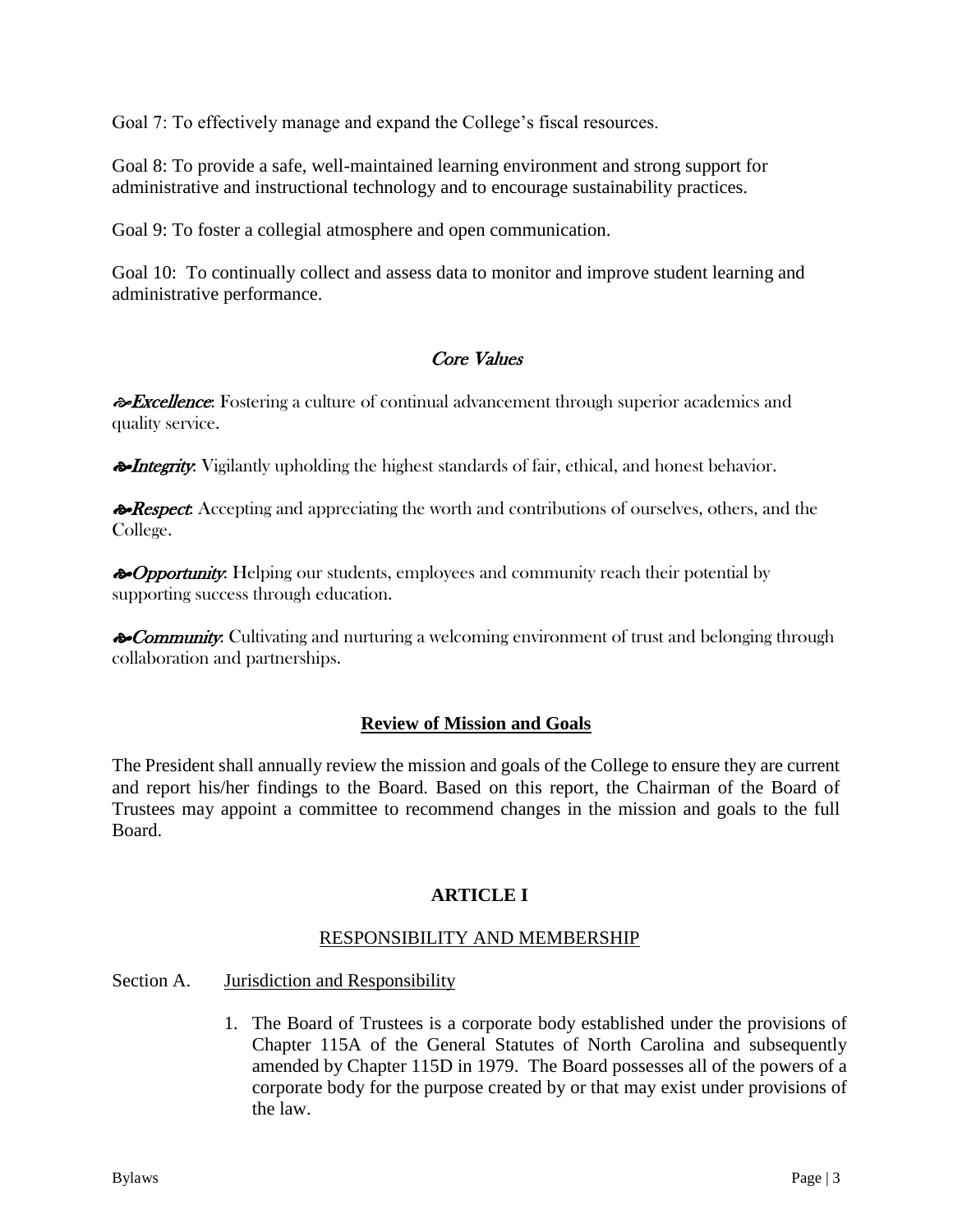- 2. The Board of Trustees has the responsibility for the development and operation of the College in accordance with the provisions of the law and the standards of the State Board of Community Colleges.
- 3. The official title of the Board of Trustees, and the corporate name of the College, shall be "The Board of Trustees of Brunswick Community College."
- 4. Under the law, the Board of Trustees shall hold title to all real and personal property donated to the College or purchased with funds provided by the taxlevying authorities.

### Section B. Membership

- 1. The Board shall consist of thirteen members [G.S. 115D-12]. Four trustees shall be elected by the Brunswick County Board of Education, and four trustees shall be elected by the Brunswick County Board of Commissioners, and four trustees shall be appointed by the Governor of North Carolina. Trustees are appointed for staggered four-year terms pursuant to [G.S. 115D-13]. The Student Government Association President is an ex-officio non-voting member of the Board.
- 2. The terms of members of the Board shall be so set by the North Carolina General Assembly and as specified in the North Carolina General Statutes, Chapter 115D-13. The Student Government Association President will serve for the duration of his/her Presidency only.
- 3. All trustees must live, with primary residence, in Brunswick County or counties contiguous thereto [G.S. 115-12 (b)] with the exception of the Student Government Association President.
- 4. Vacancies occurring in any group for whatever reason shall be filled for the remainder of the unexpired term by the agency authorized to select the trustees of that group and in the manner in which regular selections are made. Should the selection of a trustee not be made by the agency or agencies having the authority to do so within sixty (60) days after the date on which a vacancy occurs, whether by creation or expiration of a term for other reason, the Governor shall fill the vacancy by appointment for the remainder of the unexpired term.
- 5. Members of the Board of Trustees may also be removed by the Board of Trustees for cause. A Board of Trustees may also declare vacant the office of a member who is not capable of discharging, or is not discharging, the duties of his office as required by law or lawful regulation, or is guilty of immoral or disreputable conduct. The Board of Trustees shall notify the appropriate appointing authority of any vacancy.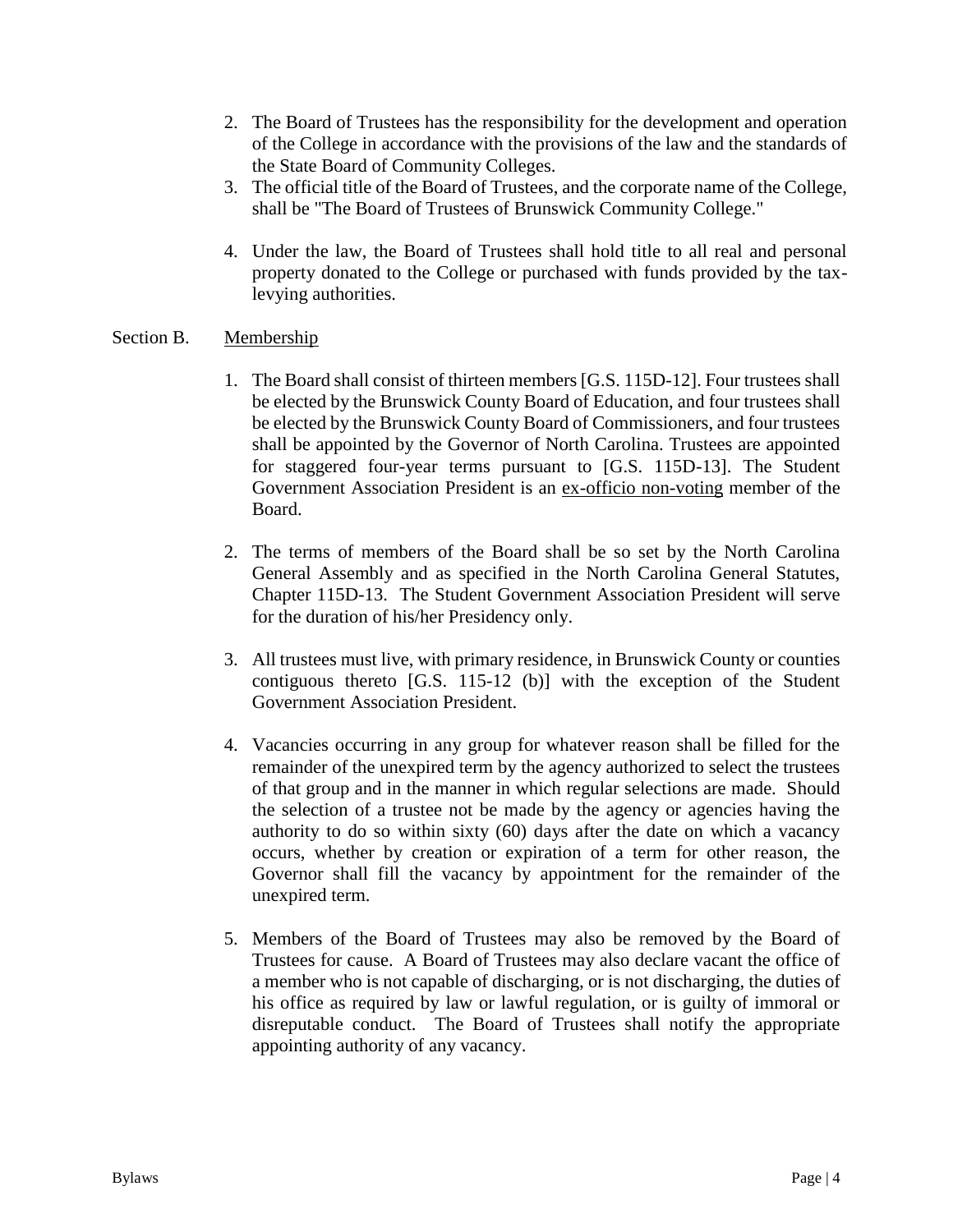- 6. A member of the Board of Trustees who is absent from 40*%* of Board meetings in a fiscal year (July  $1 -$  June 30) without a cause, as noted by the Chair and approved by the full Board, shall be considered thereby to have created a vacancy on the Board, and the appropriate agency shall be notified of such vacancy by the Secretary of the Board of Trustees.
- 7. Each member of the board must complete an annual N.C. Statement of Economic Interest and sign a Board of Trustee Code of Conduct Pledge.
- 8. All trustees must complete trustee orientation/training within six (6) months of appointment. This applies to newly appointed and reappointed trustees.
- 9. The State Government Ethics Act requires that every public servant and liaison complete an ethics and lobbying education presentation within six (6) months of a person's election, reelection, or appointment and complete a refresher presentation at least every two years thereafter. Ethics training sessions are available either live or online.

Live Education Presentation schedules are listed on the Ethics Commission Website at:

[http://www.ethicscommission.nc.gov/education/eduSchedule.aspx.](http://www.ethicscommission.nc.gov/education/eduSchedule.aspx)

Online Education is available on the Website at: [http://www.ethicscommission.nc.gov/education/eduOnline.aspx.](http://www.ethicscommission.nc.gov/education/eduOnline.aspx)

# **ARTICLE II**

# OFFICERS AND THEIR DUTIES

### Section A. Election and Term of Office

- 1. The corporate officers of the Board of Trustees shall be the Chairperson, the Vice-Chairperson, and the Secretary.
- 2. The Chairperson and Vice-Chairperson shall be elected by the Board of Trustees from its membership.
- 3. The Secretary, who need not be a member of the Board of Trustees, shall be elected by the Board.
- 4. The Chairperson, the Vice-Chairperson, and the Secretary shall be elected for a period of one year but shall be eligible for reelection by the Board.
- 5. The President of the College shall serve on appointment by the Board under the terms set by the Board.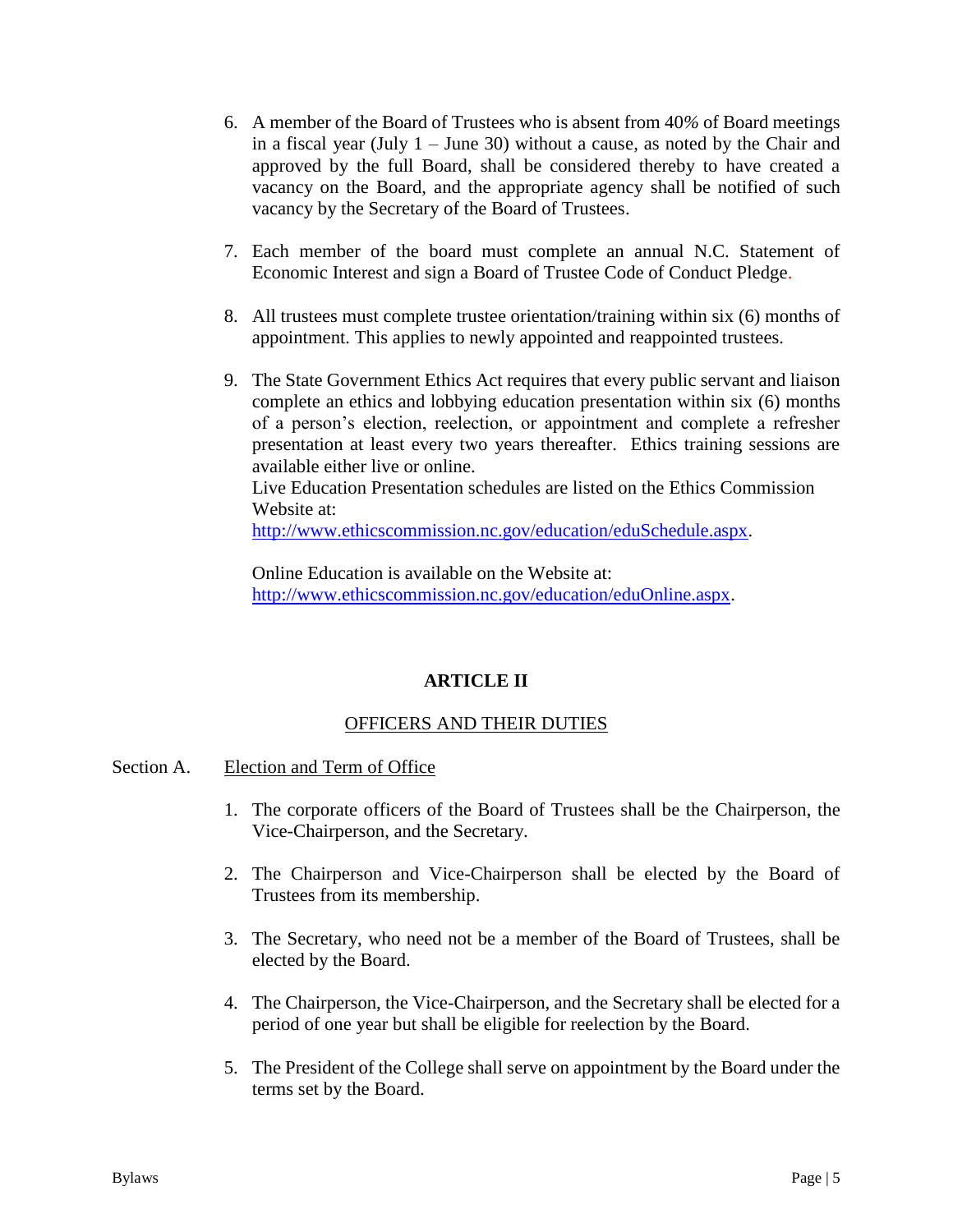- 6. Upon the occasion of a vacancy in the chair or vice chair position prior to the annual meeting in June when officers shall be elected, new officer(s) will be selected by the full body to fill out the unexpired term. In the event of the Chair's serious disability, death, resignation, etc., the Vice Chair will assume the position of Chair.
- 7. The first regular board meeting held in June shall be the annual meeting at which officers shall be elected.

### Section B. The Chairperson of the Board of Trustees

The Chairperson shall:

- 1. Appoint the members of all the committees of the Board.
- 2. Serve as an ex-officio voting member of all the committees of the Board.
- 3. Execute all contracts and other documents on authority by, and in the name of, the Board.
- 4. Preside at all meetings of the Board.
- 5. Call special meetings of the Board.
- 6. Serve as public spokesperson for the Board and represent the Board to the press.
- 7. Appoint a committee of the Board [the Executive Committee] to participate with the President in appointing and discharging or nonrenewal of contracts of all senior level administrators.
- 8. Discharge any other functions designated by the Board.

### Section C. The Vice-Chairperson of the Board of Trustees

The Vice-Chairperson shall

- 1. Preside in the absence of the Chairperson.
- 2. Perform all duties of the Chairperson with full authority during the absence or disability of the Chairperson.
- 3. Discharge any other functions delegated by the Board.

### Section D. The Secretary of the Board of Trustees

The Secretary shall: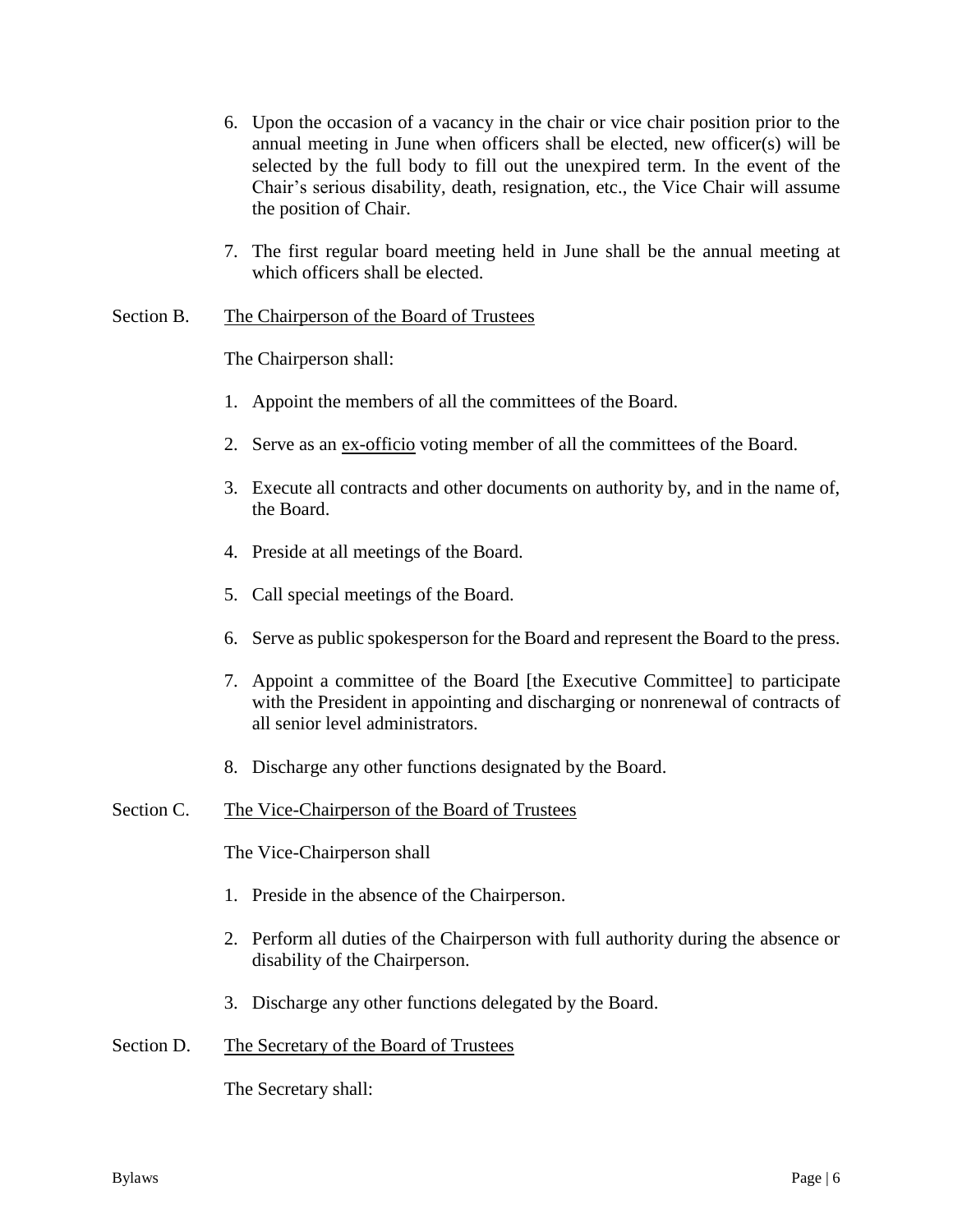- 1. Keep an accurate record of the proceedings of the Board.
- 2. Have custody of the Corporate Seal of the Board, affix it to official documents, and attest same by his/her signature.
- 3. Have custody of all official records and documents of the Board or by contract with the Board.
- 4. Prepare and maintain an indexed compilation of all bylaws and amendments thereto, a copy of all policies, procedures, and the regulations of the Board and all amendments thereto, in the form of a policy manual.
- 5. Issue to all trustees, upon direction by the Chairperson, notices of all meetings of the Board.
- 6. Consult with the Board Chairperson on the agenda for the meetings of the Board.

### Section E. The President of the College

The President shall:

- 1. Attend and participate, without vote, in all meetings of the Board of Trustees except when the Board requests his/her absence during executive session.
- 2. Have full authority and responsibility for the operation and management of the college under the policies, rules, and regulations of the Board and of the State Board of Community Colleges within the budgets approved by the Board.
- 3. Be elected by the Board of Trustees and hold office at the pleasure of the Board or by contract with the Board.
- 4. Recommend curriculum programs and other educational programs that are educationally and financially feasible and in the best interest of the citizens of the area and the State of North Carolina and that do not conflict with state law or with standards of the State Board of Community Colleges.
- 5. Take the initiative in shaping and maintaining the educational policies and the character of the College and recommend changes to be made in the programs and services to be provided.
- 6. Submit recommended policies and public policy decisions to the Board when requested to do so by the Board or when in the best interest of the College.
- 7. Appoint citizens advisory committees for the programs of the College where needed.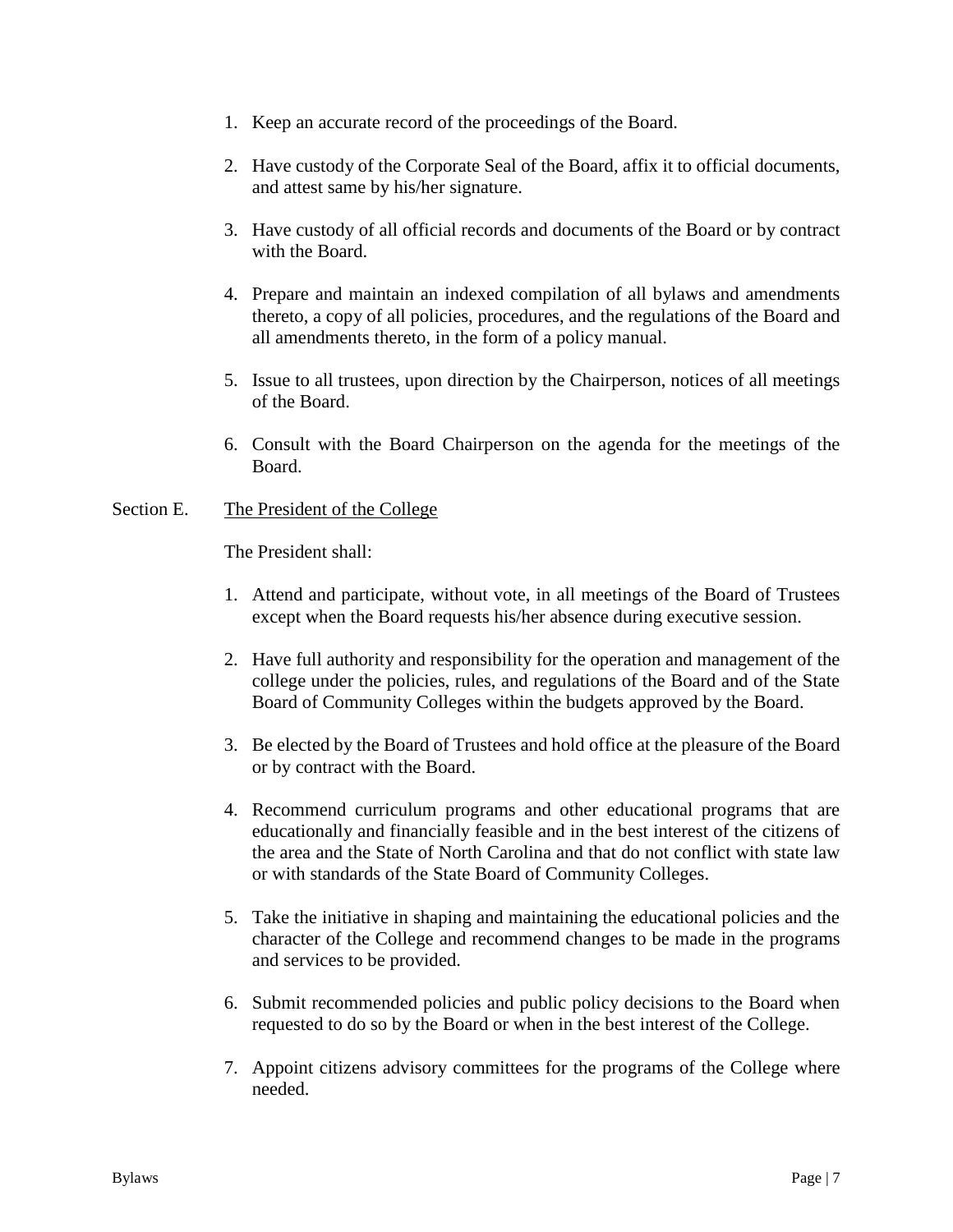- 8. Advise the Building and Grounds Committee and the full Board on the planning, construction and modification of physical facilities.
- 9. Be responsible for sound fiscal management, advise the Board of financial and budgetary needs, and recommend to the Finance Committee items to be included in the current expense budget and the capital outlay budget.
- 10. The Board of Trustees delegates to the President authority to employ all personnel, subject to standards of the State Board of Community Colleges; except, the President shall place nominations for senior administrators, who report directly to the President, before the Executive Committee of the Board for its advice before submitting those nominations to the Board of Trustees for action. The President shall report employment of all full time personnel to the Board at the next meeting following their employment.
- 11. Be responsible for approving all educational leaves of absence and reporting them as information to the full Board of Trustees.
- 12. Notify the Board of all resignations of full-time employees.
- 13. Make a written report to the full Board of Trustees each year on the development and operation of the College with both immediate and long-range recommendations.
- 14. Discharge any other functions that the Board may delegate.
- 15. The President is authorized to sign contracts in the name of the College consistent with the policies, rules, regulations, and funds available.

# **ARTICLE III**

# POWERS AND DUTIES OF THE BOARD OF TRUSTEES

Section A. Duties of the Board of Trustees

The Board of Trustees shall:

- 1. Exercise its control of the College through the President at all times.
- 2. Establish the basic qualifications for and appoint a president for such terms and under such conditions as it may see fit, such election to be subject to the approval of the State Board of Community Colleges.
- 3. Provide for the employment of all full-time and part-time personnel required for the operation of the College upon appointment by the President, subject to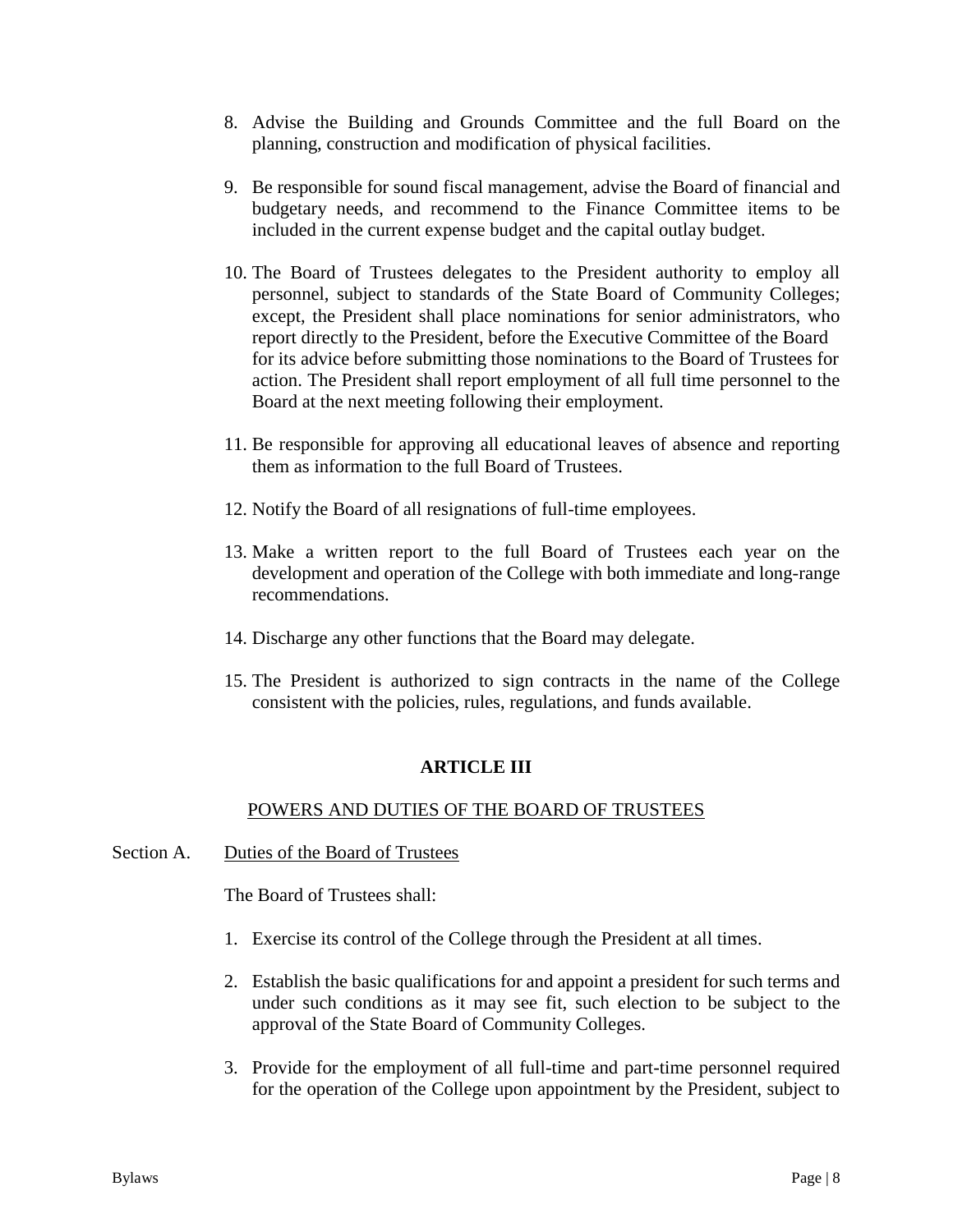standards established by the Board of Trustees and the State Board of Community Colleges.

- 4. Acquire, by purchase or otherwise, all land required for the College sites and rights-of-way which shall be necessary for the proper operation of the College when such site has been approved by the State Board of Community Colleges and, if necessary, to acquire land by condemnation in the same manner and under the same procedures as provided in Article 2, Chapter 40 of the General Statutes. For the purpose of condemnation, the determination of the Board as to the amount of land to be taken, and necessity therefore, shall be conclusive.
- 5. Adhere to the standards and requirements for admission and graduation of students as well as other standards established by the State Board of Community Colleges.
- 6. Provide all or part of the instructional services for the College by contracting with other public or private educational institutions of the State, according to regulations and standards adopted by the State Board of Community Colleges.
- 7. Establish and discontinue programs of instruction within the College upon recommendation by the President.
- 8. Require the execution of such studies and take such steps as are necessary to ensure that the functions of the College are always those which are most helpful and feasible in light of the resources available to the College.
- 9. With consultation and direction of the President, adopt and submit current expense and capital outlay budgets to the State Board of Community Colleges, the local tax-levying authority, and other appropriate funding agencies.
- 10. Conduct an annual evaluation of the President of the College. The Chairperson shall forward written notification to the State Board of Community Colleges by June 30 of this completed evaluation.
- 11. News releases and/or press inquiries related to Board affairs shall be referred by other Board members to the Chairperson of the Board who shall act as public spokesperson for the full Board.
- 12. Perform such other acts and do such other things as may be necessary or proper for the exercise of the foregoing specific powers, including the adoption and enforcement of all reasonable rules, regulations, and bylaws for the government and operation of the College under the law.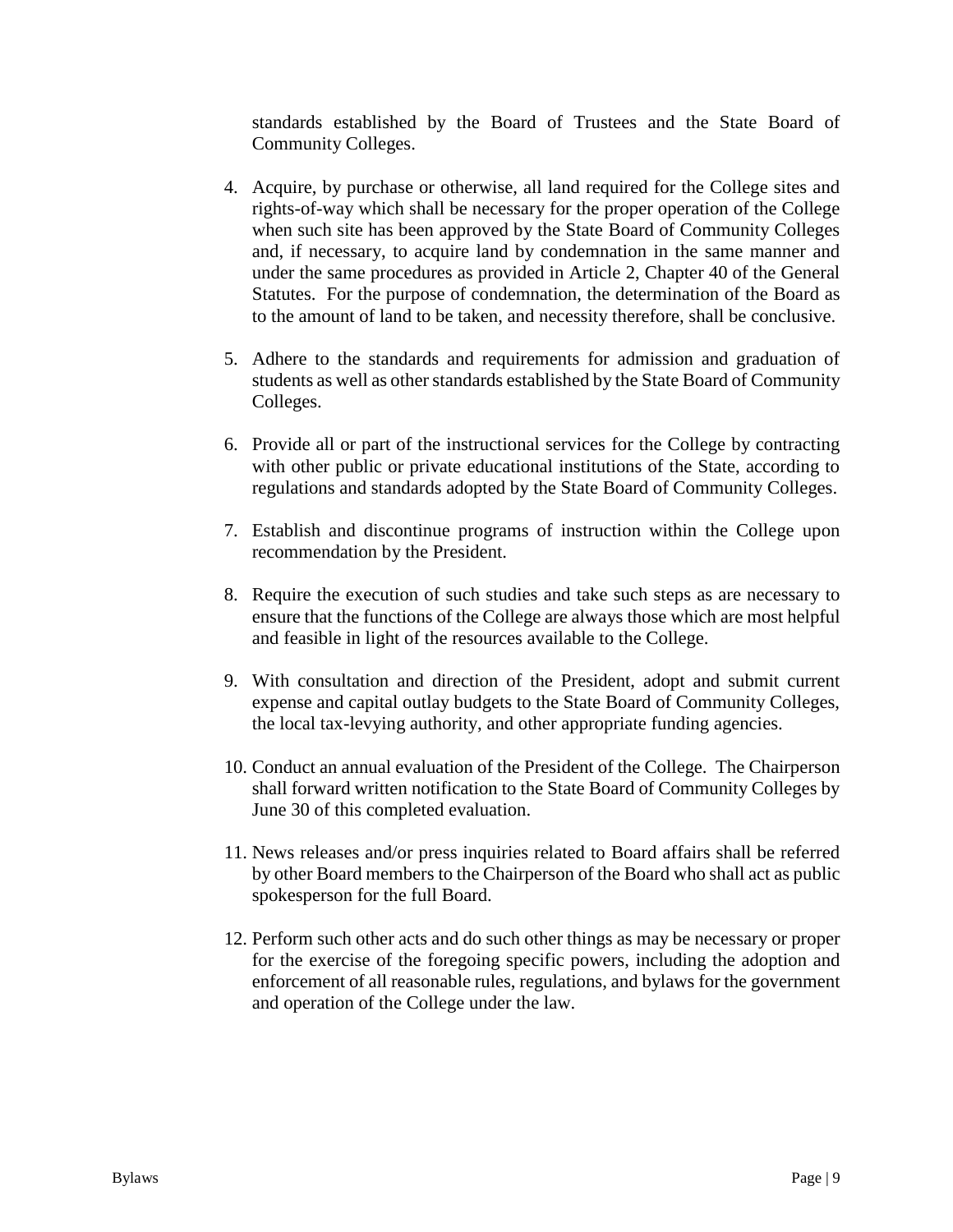### **ARTICLE IV**

### COMMITTEES AND LIAISONS

Section A. Types of Committees and Method of Appointment The Board may establish such standing committees, liaisons, and ad hoc committees as it deems necessary to secure and protect the welfare of the College. The Chairperson shall appoint the members of all committees and liaisons.

#### Section B. Limitation of Authority of Committees and Liaisons

- 1. If the Board, in a regular or special meeting, authorizes a committee or liaison to act on a matter referred to it, the Chairperson of the Committee or the Liaison shall report within a reasonable time to the Board of the action taken, and the action shall be reported as a recommendation for consideration and action by the Board at a regular or special meeting.
- 2. The Committee Chairperson, or designee, may in the absence of a regular committee meeting, submit items for approval and/or consideration.

#### Section C. Standing Committees and Liaisons

Standing committees shall include the Executive Committee, the Building and Grounds Committee, the Finance Committee, and the Academic/Student Affairs Committee. Committee members, the President, and local media shall be notified in writing by the Administrative Assistant to the Board of Trustees of the time and place of all meetings and the purpose(s) of meetings at least forty-eight (48) hours in advance of meetings. The President shall serve as an ex-officio member of each committee.

Trustees appointed as Liaisons shall represent the Board in the areas of County Commissioners, Auditorium, Board of Education, Foundation, Economic & Workforce Development, and Legislative.

### 1. Executive Committee

The Executive Committee shall consist of the Board Chairperson, the Vice-Chairperson, the Chairperson of the Finance Committee, and two additional members to be appointed by the Chairperson. The Executive Committee shall be named following the annual meeting in June. The Chairperson of the Board shall serve as Chairperson of the Executive Committee.

The Executive Committee, during the intervals between the meetings of the Board, shall have and exercise all powers, privileges, and prerogatives of the Board except those expressly reserved herein to be exercised by the Board in a regular or special meeting. All of the acts of the Executive Committee made in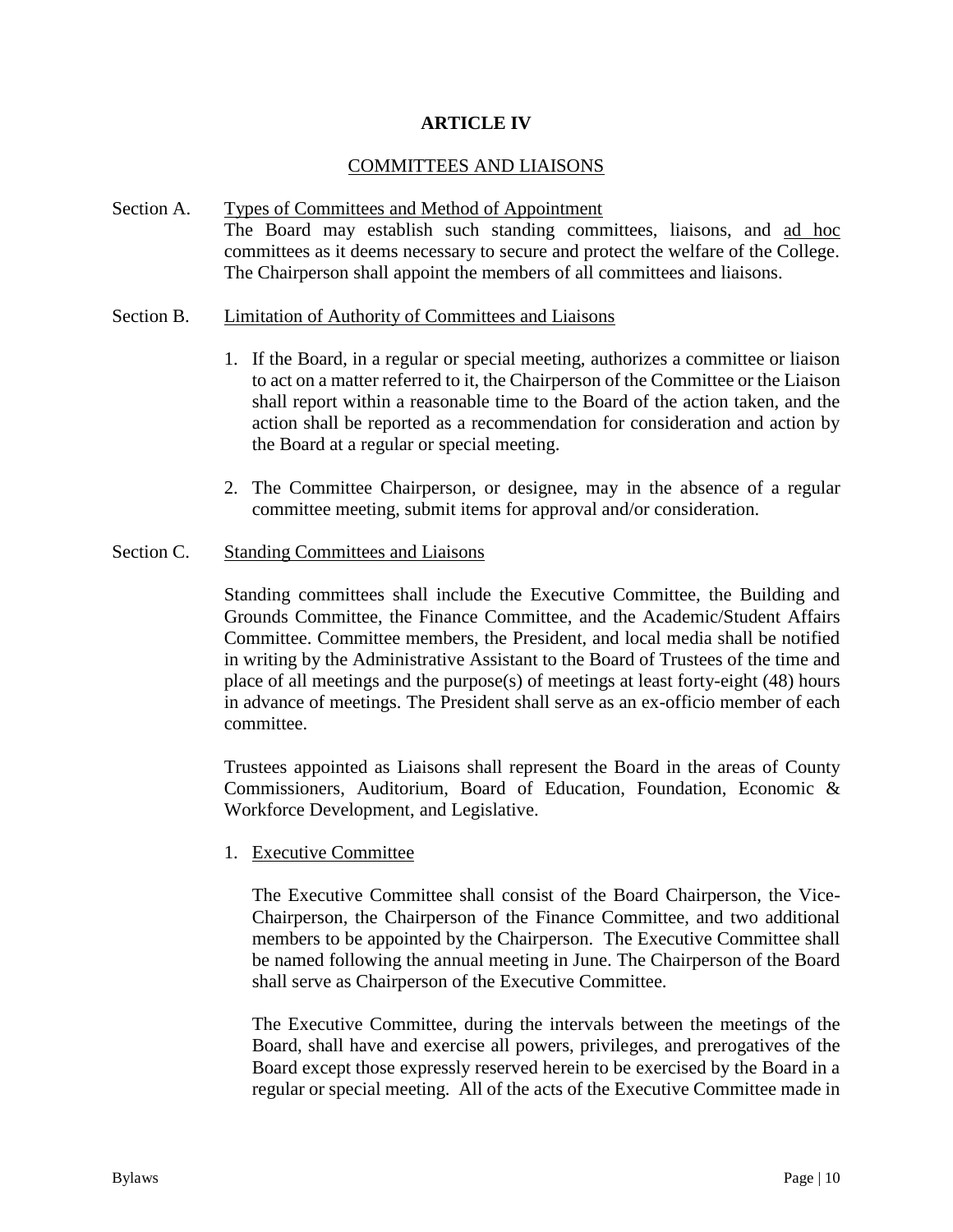accordance with these bylaws shall be final. During the interval between meetings of the Board, the Executive Committee shall have control and direction of all officers and Committees of the Board and of the College.

The Chairperson of the Executive Committee may call meetings of the Committee at any time with reasonable notice.

At each meeting of the Board, the Executive Committee shall submit a full report of its activities since the last meeting of the Trustees, with such suggestions and recommendations as it shall deem expedient for the best interest of the College. The Executive Committee may at any time request the counsel from the members of the Board before making a decision even when the Committee is authorized to act.

The Executive Committee shall serve as the Policy/Bylaws Review Committee to review, annually, all new and amended policies and by-laws as recommended by the President and Board members and may recommend amendments, additions or deletions to the full Board of Trustees.

The full Board of Trustees will be notified immediately of Executive Committee Board actions.

#### 2. Building and Grounds Committee

The committee shall meet as necessary to discharge its functions, to accomplish any special task assigned to it by the Board, and to have the following regular functions:

- a. To carry out, or require, or require to be carried out, studies relating to sites, buildings, and grounds.
- b. To recommend to the Board, after consultations with the President, the College's campus planner, and architect.
- c. To recommend for inclusion in all planning, architectural, and construction contracts all appropriate provisions for the protection of the interests of the College.
- d. To recommend to the Board, in consultation with the President, a long-range campus plan and architectural plans for all construction.
- e. To make recommendations to the Board, after consulting with the President, regarding the immediate and long-range building and facilities needs of the College.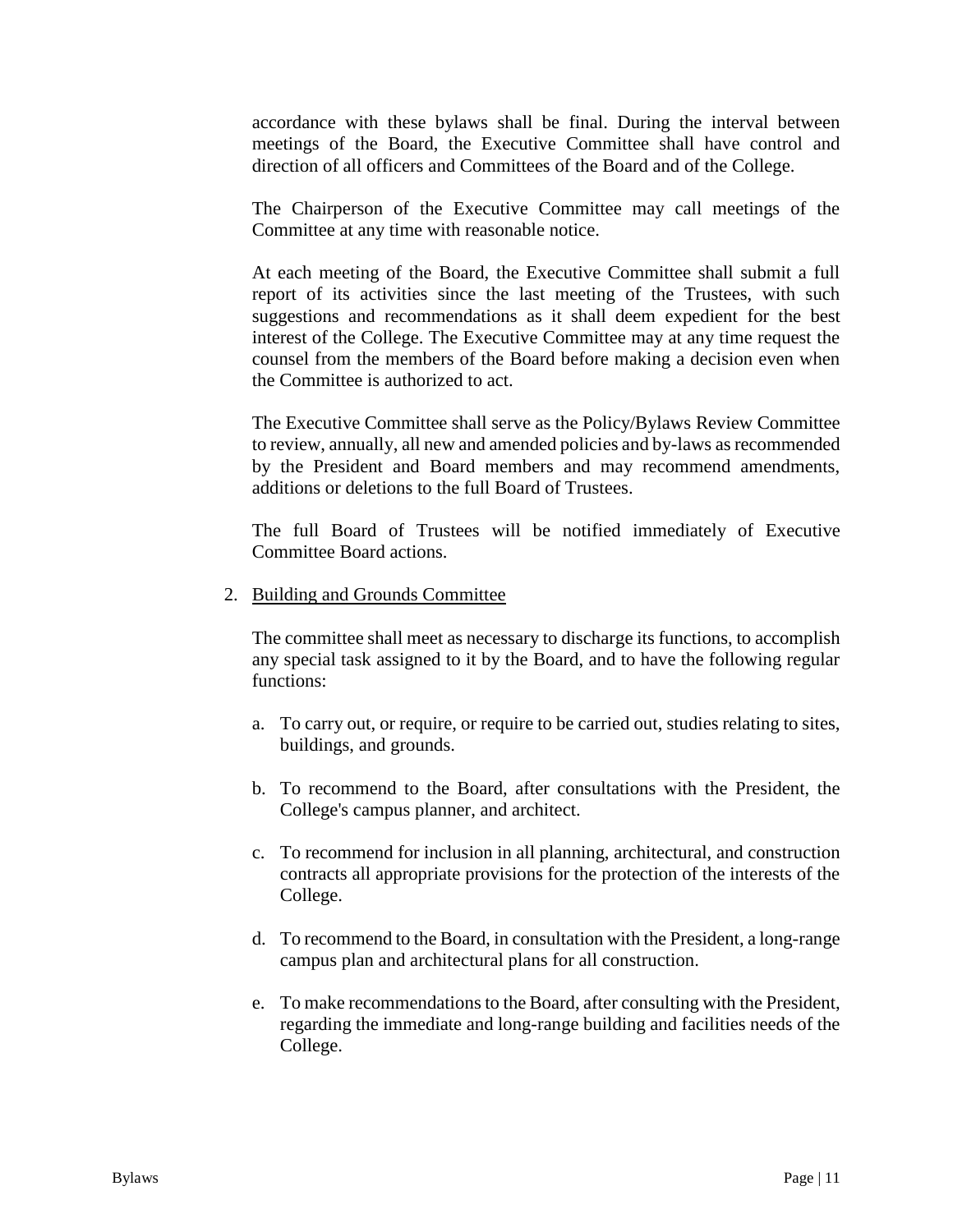- f. To recommend to the Board the call for bids on institutional construction and the awarding of contracts.
- g. To make recommendations to the Board, after consultation with the President, regarding plans and programs of maintenance of the campus and its property.
- h. To recommend to the Board adequate insurance coverage of buildings and their contents and of other facilities.
- i. To recommend to the Board the securing or granting of easements and rights-of-way**.** The Building and Grounds Committee shall have other functions, regular or special, as the Board of Trustees may authorize.
- j. To be responsible for long-range campus beautification plans to include streets, parking, signs, etc.
- k. To make recommendations to the Board for contracts of landscape architects and advise on modifications and changes of long-range beautification plans.

# 3. Finance Committee

The Finance Committee shall, subject to applicable standards of the State Board of Community Colleges, have the following regular functions:

- a. To make recommendations to the Board regarding the fiscal policies of the College.
- b. To receive, study, and recommend to the Board, with such modifications as it deems appropriate, the President's recommended budgets for current operations and capital outlay budgets.
- c. To receive, study, and recommend to the Board, with modifications it deems appropriate, any special or unusual expenditure of any type recommended by the President.
- d. To receive, study, and recommend to the Board such action as it deems appropriate on any report on the budget, purchasing, and accounting functions required of it, or presented to it, by the President.
- e. To recommend to the Board policies and decisions regarding investment of any surplus or restricted monies after consultation with the President.
- f. To recommend to the Board policies and decisions regarding the receipt and disposition of any monetary bequests, gifts, grants, and donations; the care of all College securities; and also policies and decisions regarding contracts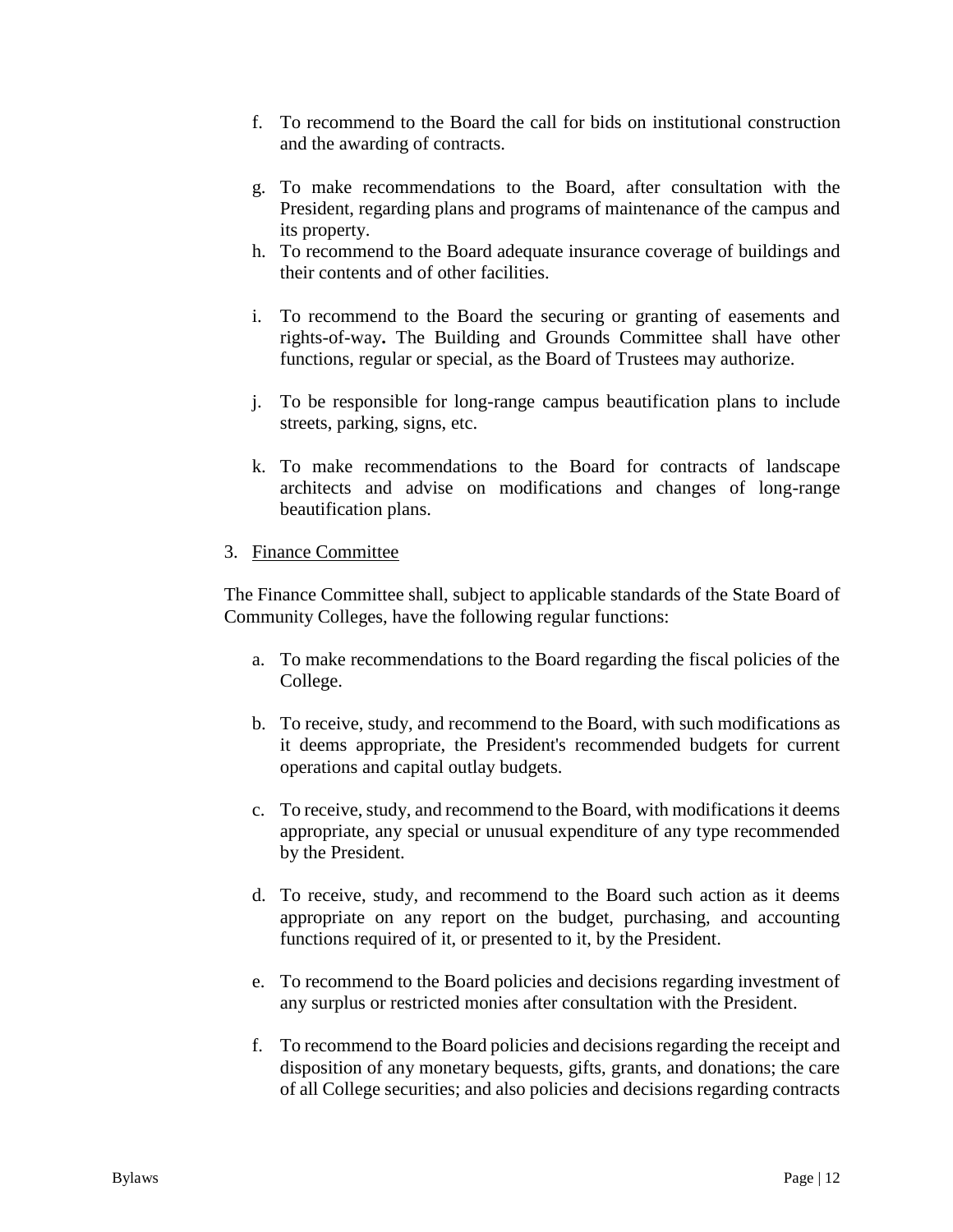for instructional or research services or other purposes with private or governmental firms, persons, or agencies.

- g. To represent the Board before the Board of County Commissioners, the General Assembly, the State Board of Community Colleges, and other agencies and offices in matters concerned with the securing of adequate financial support for the needs of the College for current operating expenses and support for its needs for capital outlay as represented by the President.
- h. To recommend to the Board a budget adequate for the local support for current expenses of the College.
- i. To recommend to the Board the policy to govern the receipts, security, depositing, accounting, and expending of all trust and non-trust funds pertaining to the College, in accordance with the law and the State Board of Community College's regulations.
- j. To recommend to the Board appropriate bonding policy to govern College employees entrusted with funds of all kinds.
- k. To approve, on the recommendation of the President, the transfer of local funds within line items in the budget.
- l. To receive and examine the audit of the College books and make such recommendations to the Board as it may deem appropriate.
- m. To recommend to the Board that issuance of bonds or notes be effected and to recommend that special taxes be levied for the purpose of meeting payment of principal and interest on such bonds and notes when the capital outlay requirements of the College make such action necessary.

### 4. Academic and Student Affairs Committee

- a. The Committee shall, after consulting with the President, make recommendations to the Board concerning additions, deletions, and major alterations to the total educational program of the College which are within the law and the rules and regulations of the State Board of Community Colleges.
- b. The Committee shall act as committee of reference for the President in dealing with all matters relating to the various curriculums, other educational programs, and all affairs relating to the students.
- c. The Committee shall, in consultation with the President, recommend to the Board such modifications/additions as it deems appropriate, policies, and proposals for student services as related to college mission;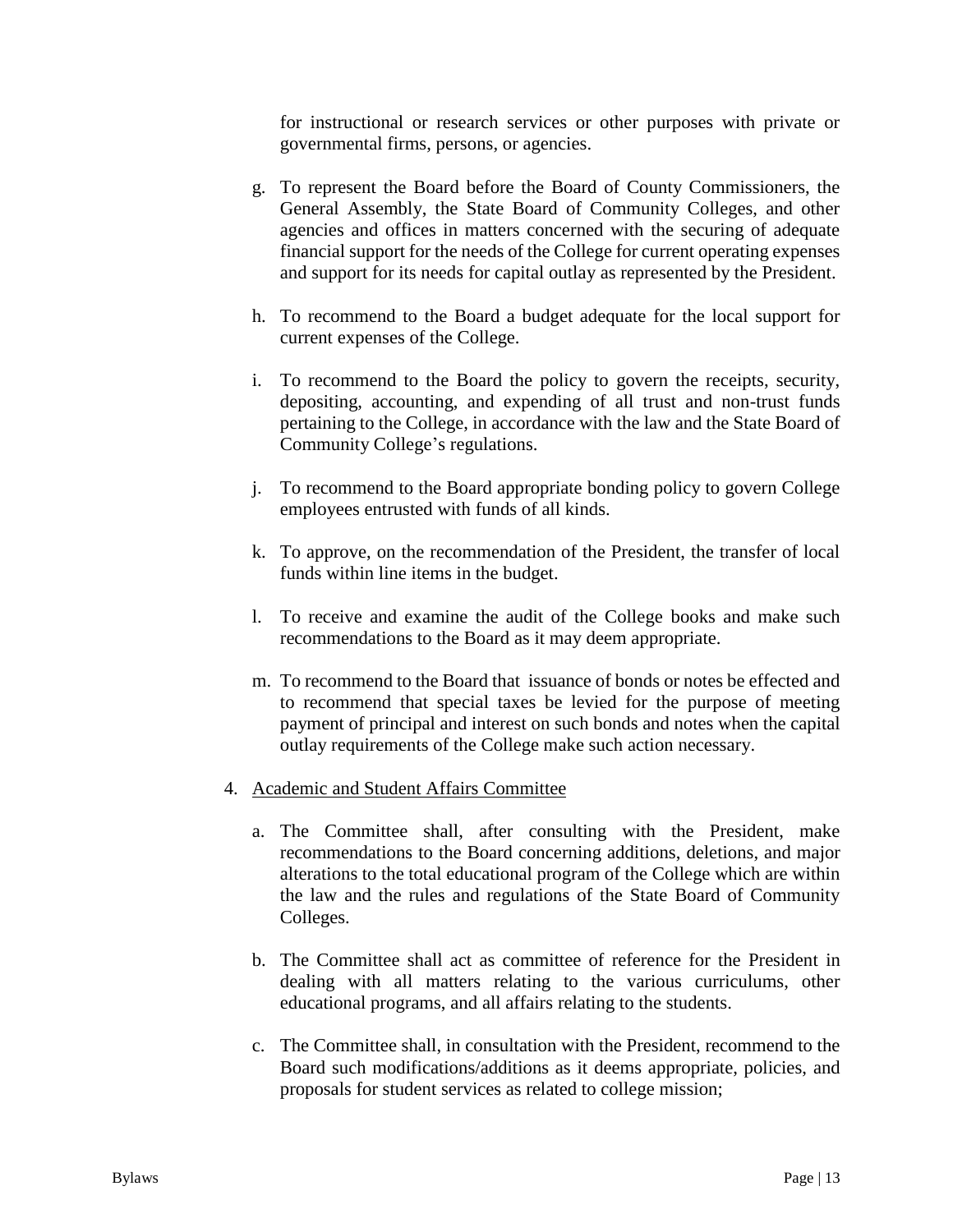- d. The Committee shall, in consultation with the President, receive reports and share strategic insights to the Board concerning enrollment management and the success of the student;
- e. The Committee shall act as the committee of reference for the President in dealing with all matters relating to student affairs.
- 5. Liaisons
	- a. Liaisons shall provide communications between the Board of Trustees and the representative agencies/groups.
	- b. Liaisons shall make recommendations to the Board of Trustees concerning policy needs or changes that would be of interest to representative agencies/groups.
	- c. Liaisons are appointed by the Chair following the annual meeting in October.

# **ARTICLE V**

### MEETINGS

### Section A. Regular Meetings

- 1. The regular meeting of the Board shall be held at the College on the third Thursday of the month at 5:30 p.m. unless the Chairperson shall fix another time and/or place of the meeting provided that the Board shall meet at least one time in each three-month period. *The Board has no regularly scheduled meetings during the months of July and December.*
- 2. Regularly scheduled meetings are posted on the Board of Trustees' page of the College's web site: [http://www.brunswickcc.edu/board-of-trustees/.](http://www.brunswickcc.edu/board-of-trustees/) Members and officers of the Board, the President, and local media shall be notified in writing by the Administrative Assistant to the Board of Trustees of any changes to the time and place of any regularly scheduled meetings and the purpose(s) of meetings at least forty-eight (48) hours in advance of meetings.

### Section B. Electronic Meetings

1. Phone attendance is discouraged. However, if the College chooses to hold an official meeting by use of conference telephone or other electronic means, it shall provide a location and means whereby members of the public may listen to the meeting and the notice of the meeting required by this Article shall specify that location.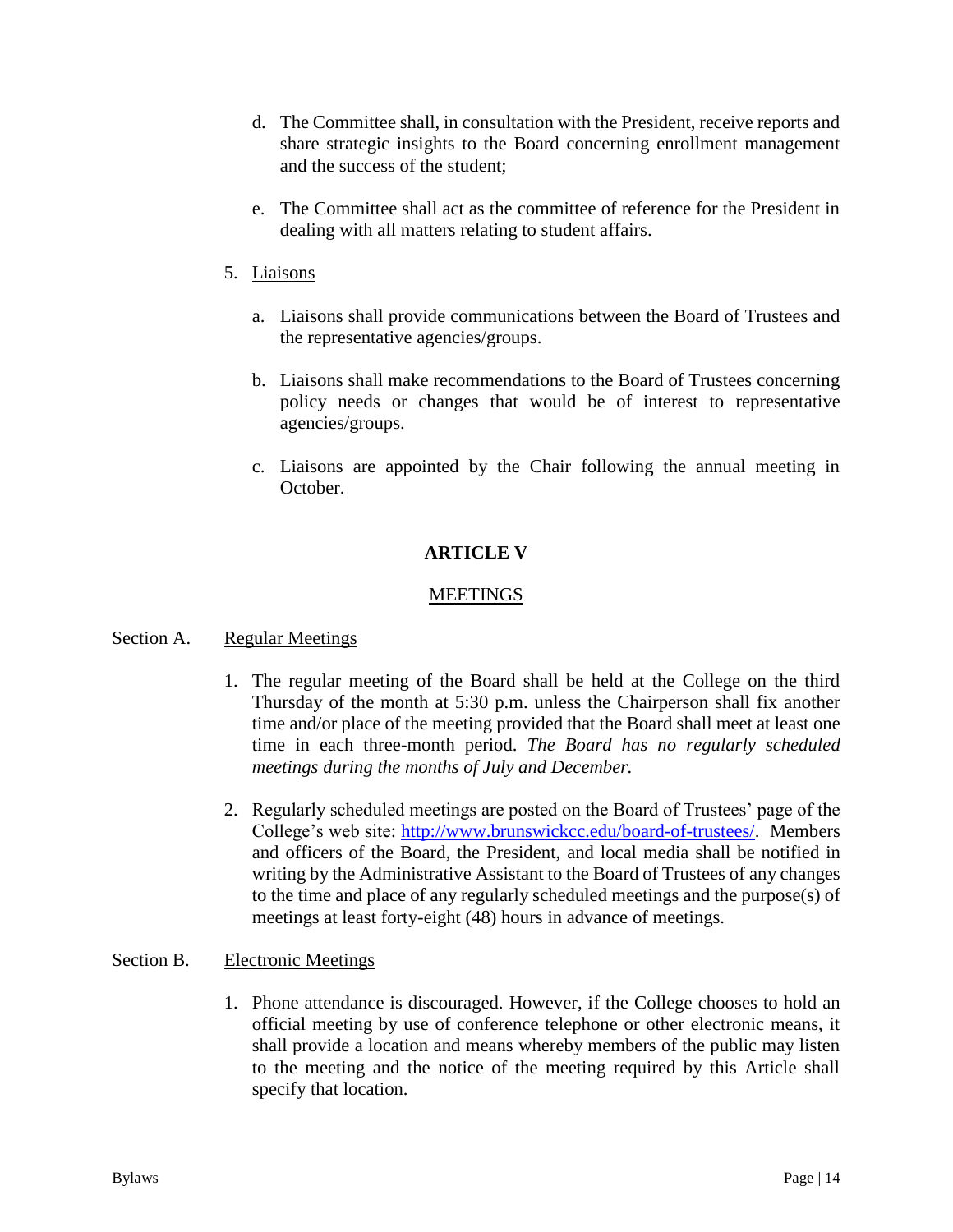- 2. Such meetings will be conducted in a way that all members participating can hear each other at the same time and rules will be clarified related to the equipment required to participate, as well as methods for seeking recognition, obtaining the floor, submitting motions in writing, determining the presence of a quorum, and taking and verifying votes.
- 3. If an action is taken by the Board on the basis of individual approval (electronic meetings, voice polls, etc.), such action must be ratified by the Board at a regular or properly called meeting of the Board in order to become an official act.

### Section C. Special Meetings and Emergency Meetings

- 1. The time, place, and purpose(s) of special meetings may be fixed by the Chairperson.
- 2. The business to be transacted at any special meeting of the Board generally shall be confined to such matters as have been specified in the call to members and officers of the Board.
- 3. Notice of Special Meetings must be given at least forty-eight (48) hours prior to the meeting and the purpose of the meeting stated. Special meeting notices are posted on the Board of Trustees' page of the College's web site: [http://www.brunswickcc.edu/board-of-trustees/.](http://www.brunswickcc.edu/board-of-trustees/)
- 4. Notice of Emergency Meetings will be given to media representatives who have filed a written request for notification. This notice will be given immediately after Board members have been notified.
- 5. The business to be transacted at any emergency meeting of the Board generally shall be confined to such matters as have been specified in the call to members and officers of the Board.

### Section D. Quorum

- 1. Seven members of the Board of Trustees, excluding the Student Government Association representative, at a meeting shall constitute a quorum for the transaction of business. No business shall be transacted without an affirmative vote of at least four members of the Board.
- 2. A majority vote of all the members of the Board shall be required for the determination of policy, for making regulations, for the election of a President, and for the establishment or disestablishment of curricular or services of the College.
- 3. Once a quorum at a meeting has been established, the continued presence of a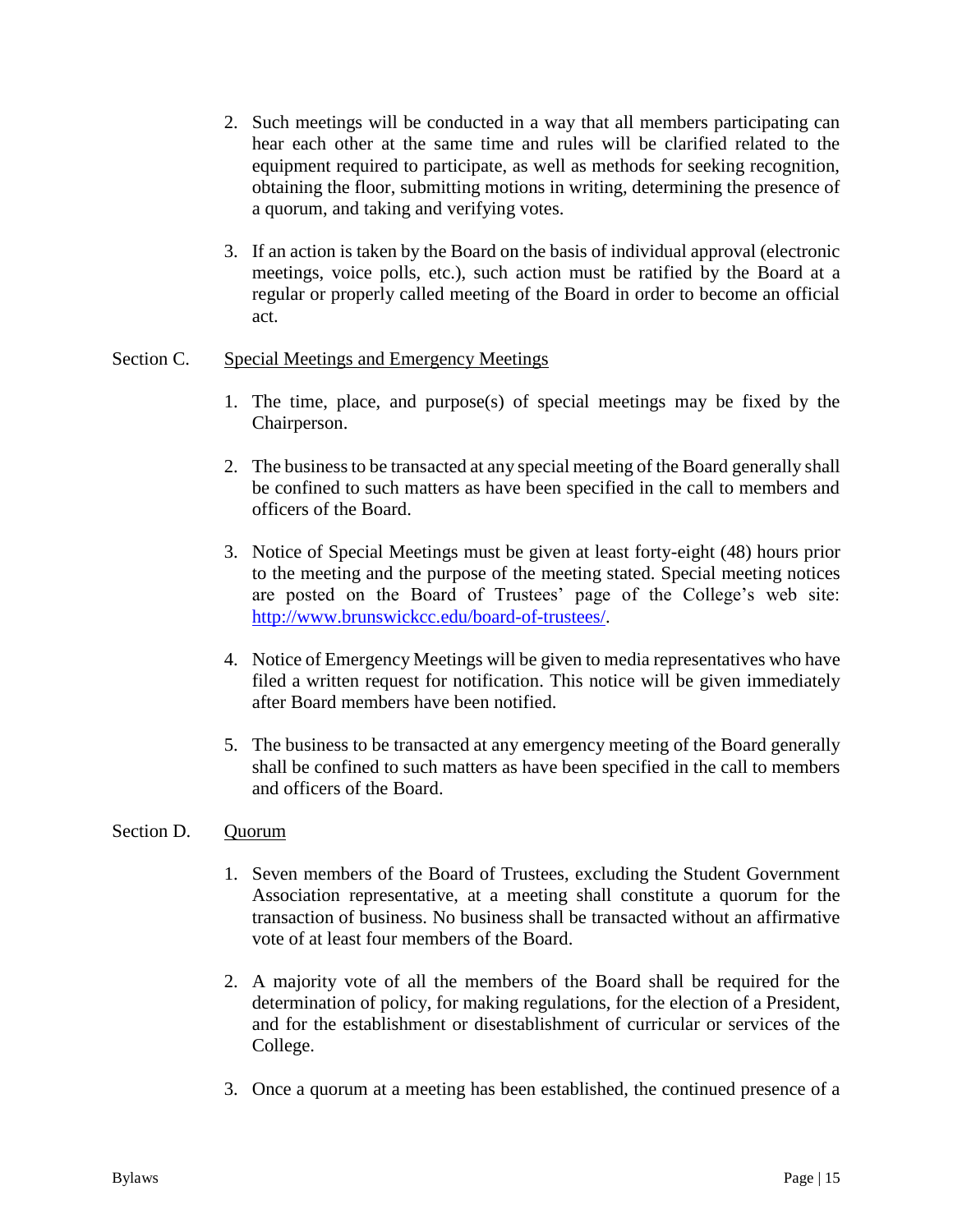quorum is presumed to exist only until the chair or any other member notices that a quorum is no longer present. If the chair notices the absence of a quorum, he or she should declare this fact for the record, at least before taking any vote or stating the question on any new motion. Any member noticing the apparent absence of a quorum can and should make a Point of Order to that effect whenever another person is not speaking.

4. Although a Point of Order relating to the absence of a quorum should not affect prior action, if there is clear and convincing proof no quorum was present when business was transacted, the presiding officer can rule that business invalid (subject to appeal)."

#### Section E. Agenda

- 1. The President of the College will provide the Chairperson with a list of those items to be presented to the Board with his/her recommendations, and where appropriate, with copies of any documents to be presented as information or for action by the Board.
- 2. The Chairperson shall receive agenda items from Board members and other sources the second Tuesday of each month before the regularly scheduled meeting on the third Thursday of each month.
- 3. The Chairperson may add items to the agenda regardless of the date he/she receives such items.
- 4. The Chairperson of the Board shall direct the President to submit copies of the agenda and supporting documents to all Board members prior to the regularly scheduled Board meetings.
- 5. A consent agenda may be presented by the chair at the beginning of a meeting. Items may be removed from the consent agenda on the request of any one member. Items not removed may be adopted by general consent without debate. Removed items may be taken up either immediately after the consent agenda or placed later on the agenda at the discretion of the assembly.
- 6. Committees are encouraged to schedule meetings in order to accommodate the use of a consent agenda as appropriate.

#### Section F. Order of Business

The regular order of business at meetings of the Board shall be:

Call to Order

Ethics Statement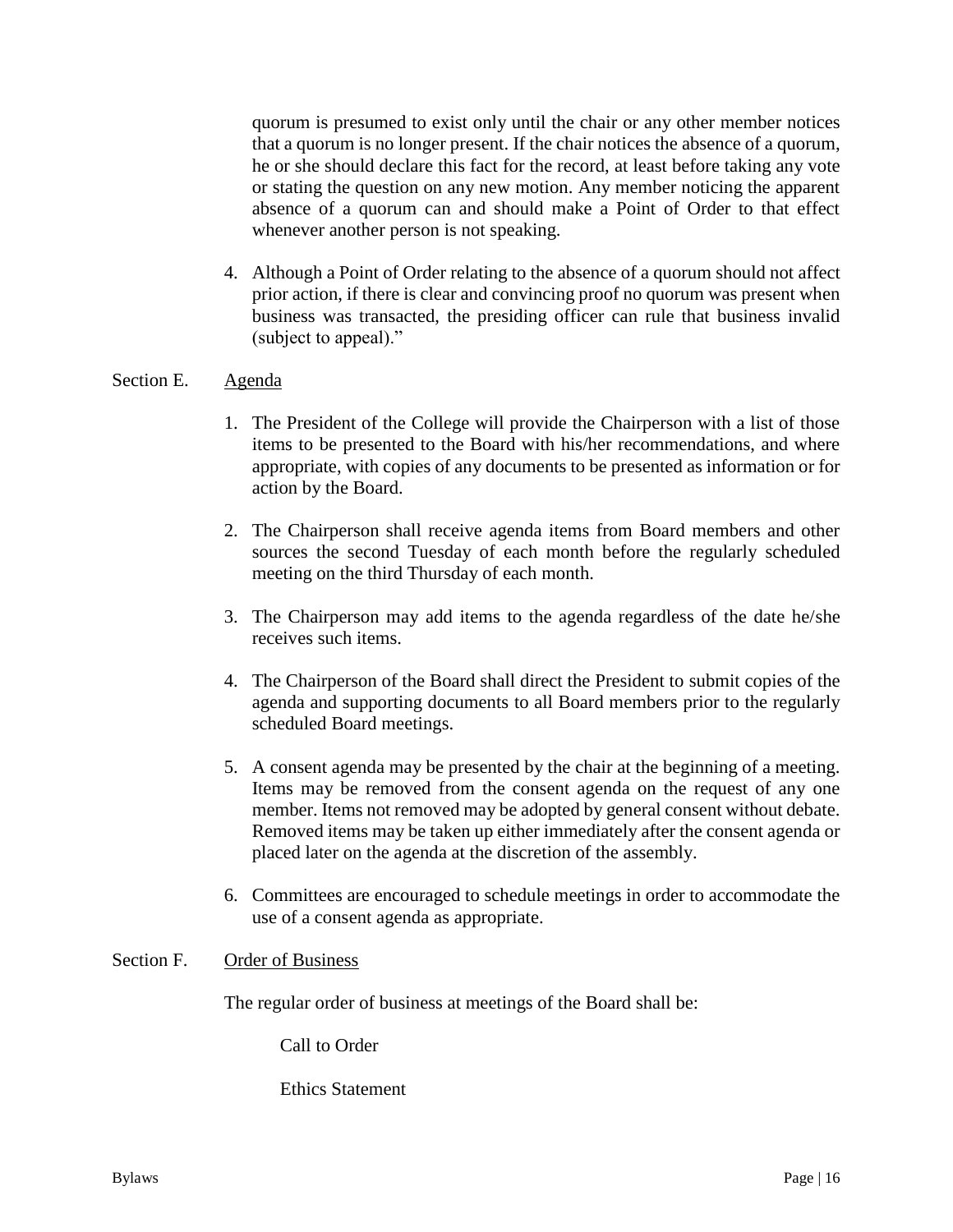Invocation Recognition of a Quorum

Approval or Modification of the Consent Agenda

# Board Briefing

| <b>ITEM 1</b>      | <b>Student Government Association</b>                                                                                                                                                                                                                                                                             |
|--------------------|-------------------------------------------------------------------------------------------------------------------------------------------------------------------------------------------------------------------------------------------------------------------------------------------------------------------|
| <b>ITEM 2</b>      | <b>Executive Committee</b>                                                                                                                                                                                                                                                                                        |
| <b>ITEM 3</b>      | <b>Building and Grounds Committee</b>                                                                                                                                                                                                                                                                             |
| <b>ITEM 4</b>      | Academic/Student Affairs Committee                                                                                                                                                                                                                                                                                |
| <b>ITEM 5</b>      | <b>Finance Committee</b>                                                                                                                                                                                                                                                                                          |
| ITEM 6             | Liaisons                                                                                                                                                                                                                                                                                                          |
|                    | Economic and Workforce Development Committee<br>a.<br>Liaison<br><b>County Commissioners Liaison</b><br>$h_{\cdot}$<br><b>Board of Education Liaison</b><br>$\mathbf{c}$ .<br><b>BCC Odell Williamson Auditorium Liaison</b><br>d.<br><b>BCC</b> Foundation Liaison<br>e.<br>f.<br>Athletics<br>Legislative<br>g. |
| <b>ITEM 8</b>      | Personnel                                                                                                                                                                                                                                                                                                         |
| ITEM 9             | President's Report                                                                                                                                                                                                                                                                                                |
| <b>ITEM 10</b>     | <b>Unfinished Business</b>                                                                                                                                                                                                                                                                                        |
| <b>ITEM 11</b>     | <b>New Business</b>                                                                                                                                                                                                                                                                                               |
| ITEM <sub>12</sub> | <b>Event Calendar</b>                                                                                                                                                                                                                                                                                             |
|                    | Adjournment                                                                                                                                                                                                                                                                                                       |
|                    |                                                                                                                                                                                                                                                                                                                   |

# Section G. Parliamentary Rules

*Robert's Rules of Order* shall be followed in conducting the meetings of the Board unless otherwise provided by the Board.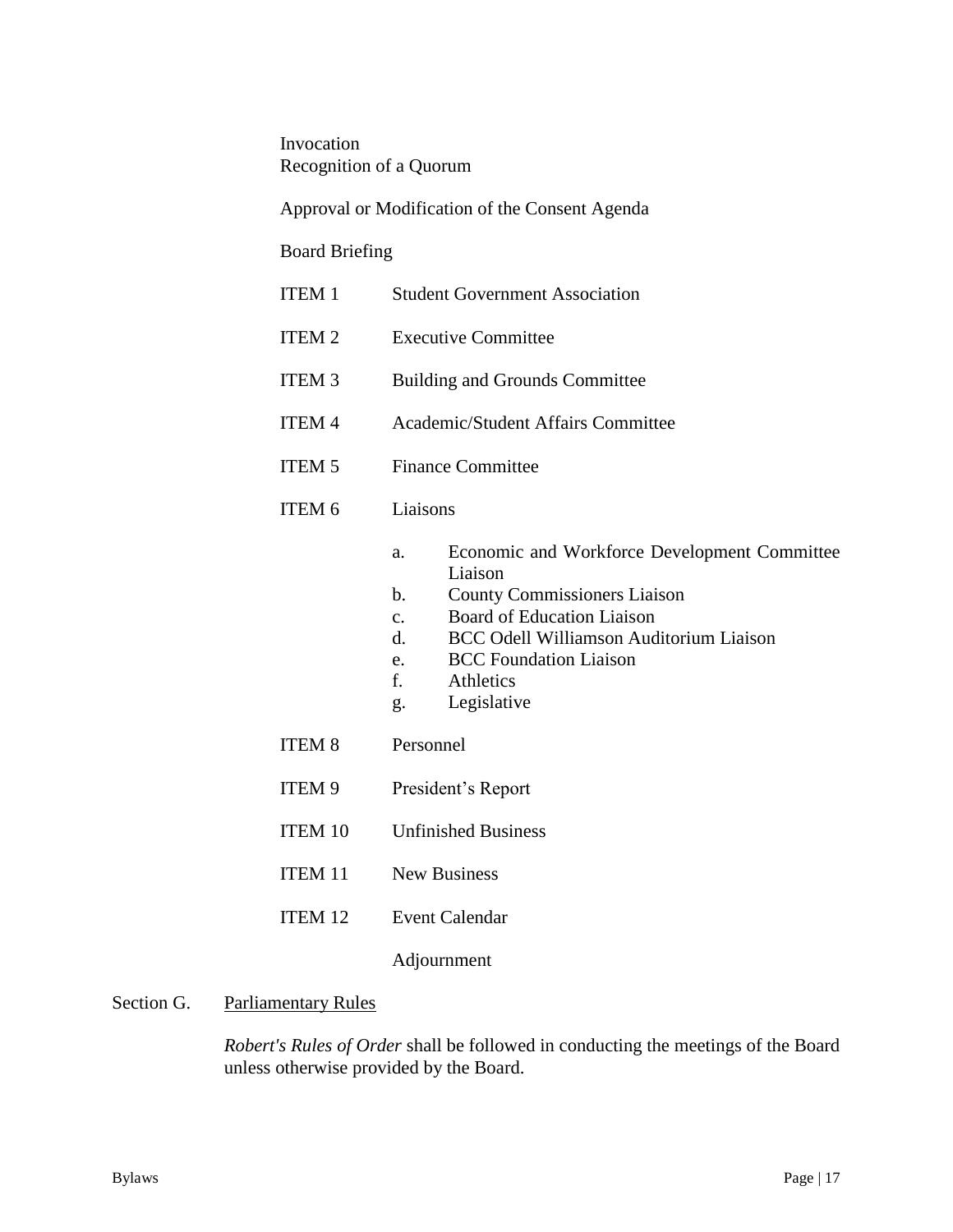### Section H. Individual or Group Hearings

- 1. Any individual or organized group (other than students or College personnel) who desires to appear before the Board shall state in writing the purpose of such appearance and the name of the person who is to appear as a spokesman.
- 2. The statement shall be filed with the Chairperson at least forty-eight (48) hours in advance of the meeting at which the appearance is desired in order that it may be included on the agenda for the meeting.
- 3. The President of the College is to be notified prior to any scheduled meeting between the full Board, a Committee of the Board, or individual Board members, and any employee of the College or organized group. He or she is to be notified following any unscheduled meeting.

# **ARTICLE VI**

### POLICIES, RULES, AND REGULATIONS

Section A. Succession to the Presidency

Unless the Board shall decide otherwise, in the event of the President's serious disability, death, resignation, dismissal, or prolonged absence from his/her post for any other reason, the Board immediately shall appoint a vice-president as acting president until the Board has selected a temporary or permanent president or the President is able to resume his/her duties. During short absences, the President may appoint a person as acting president.

### Section B. Constitution

Any constitution adopted by the College and approved by the Board shall automatically become a part of the rules and regulations of the Board and as such be subject to amendment by the Board under provisions of Article VII of these Bylaws.

Section C. Academic Freedom and Responsibility

Brunswick Community College is dedicated to the dissemination of knowledge, the development of skills, and the nurture of those personal and intellectual disciplines essential to responsible citizenship in a free, open, and democratic society. The administration of the College shall likewise require the exercise of responsible judgment on the part of the instructional personnel as they exercise academic freedom in accomplishing the mission and goals of the College.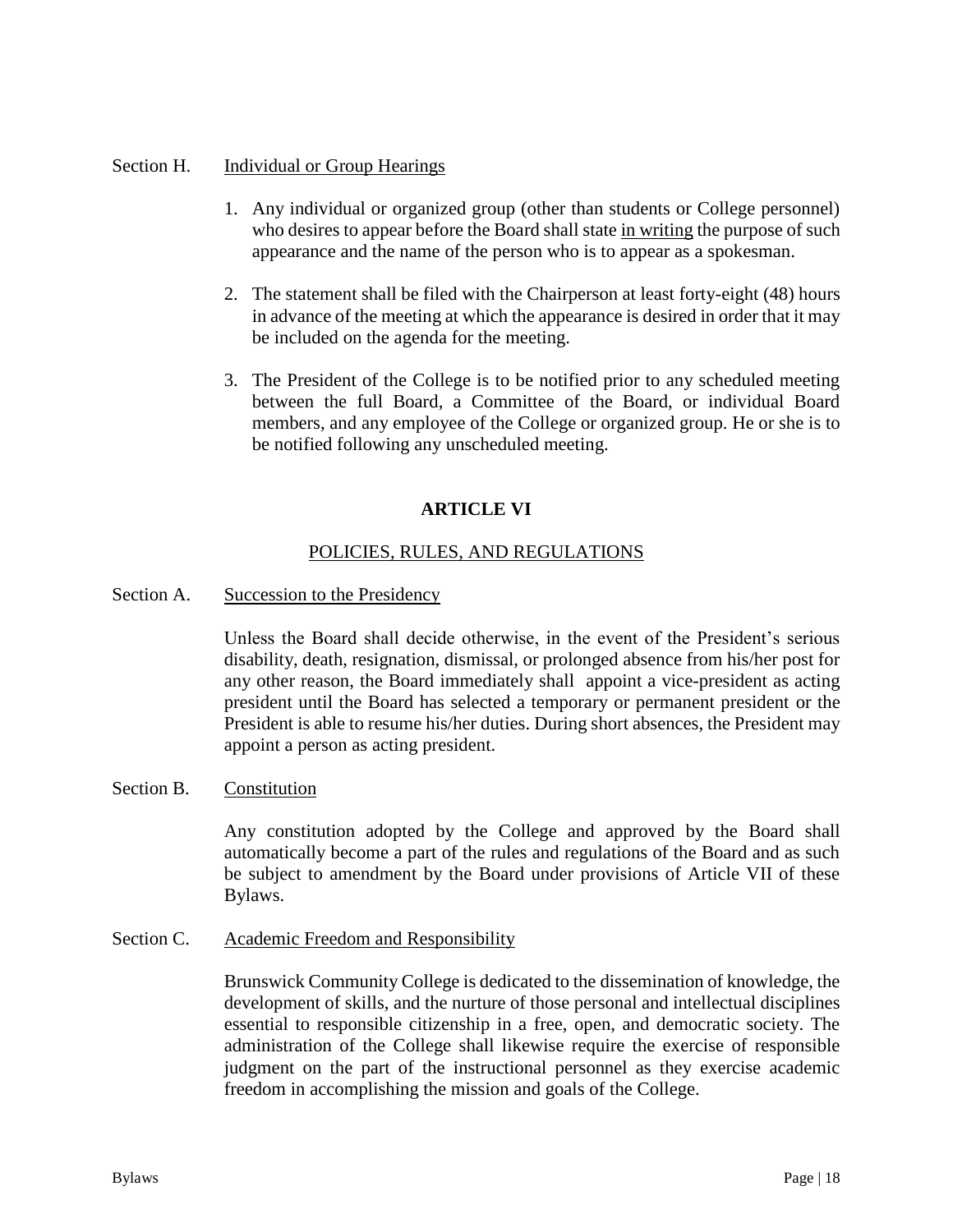#### Section D. Degrees, Diplomas, and Certificates

The signatures of the Chairperson of the Board of Trustees and the President shall be affixed to all degrees, diplomas, and certificates awarded in recognition of the completion of curriculum programs and to all Continuing Education Unit (CEU) certificates awarded in recognition of the completion of occupational extension programs.

#### Section E. Award of Trustee Emeritus

Consider designation of the award/honor of Trustee Emeritus to a former Trustee who has met all of the following criteria:

- a. Served fifteen (15) or more years of service as a Trustee of Brunswick Community College
- b. Demonstrated leadership on the Board of Trustees of Brunswick Community College
- c. Exhibited active involvement in the events and activities of community college trustees
- d. Provided measurable support for the mission, programs, and constituents of Brunswick Community College

#### Section F. General Provisions

By an affirmative vote of a majority of all the members of the Board, the Board may make or amend such policies, rules, and regulations as may be authorized by the law and as may be required in its judgment for the effective discharge of its responsibilities and for the effective operation of the College.

#### Section G. Notification and Publication

The President of the College shall be responsible for providing each member of the Board a copy of all current Bylaws, policies, rules, and regulations.